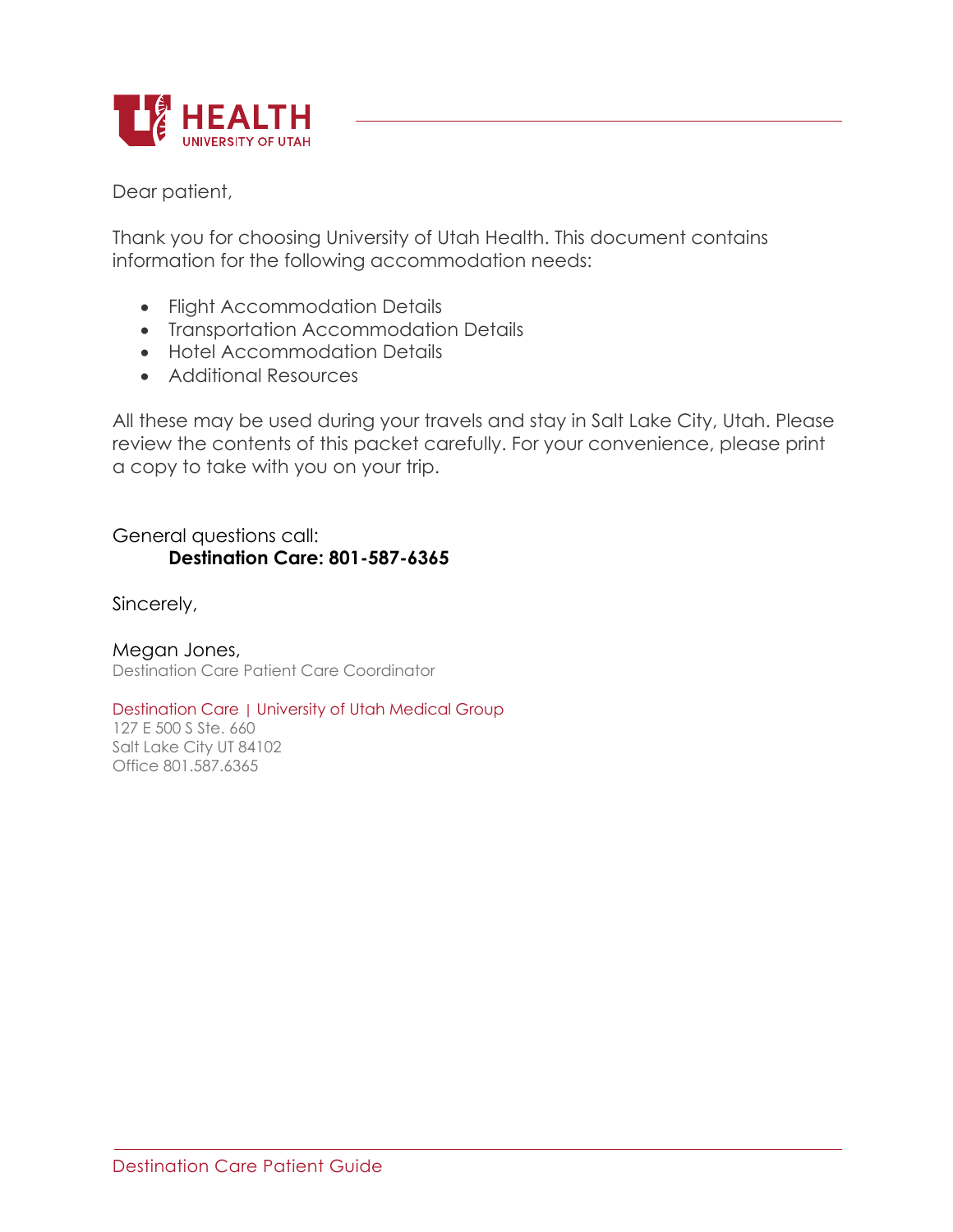

### **FLIGHT ACCOMODATIONS**

When flying to Salt Lake City, Utah you'll arrive at the Salt Lake City International Airport, located 11.8 miles from University Hospital.

**Salt Lake International Airport**  776 North Terminal Drive Salt Lake City, UT 84122 https://slcairport.com/



#### **AIRPORT TRANSPORTATION**

Transportation to and from the airport is available from both terminals. Arrangements can be made at the direct-line hotel phone banks at the far end of baggage claim areas in both terminals. More information is available at the airport information desks or https://slcairport.com/maps/airport-map/

Download the **SLC airport app** for terminal and airport maps.

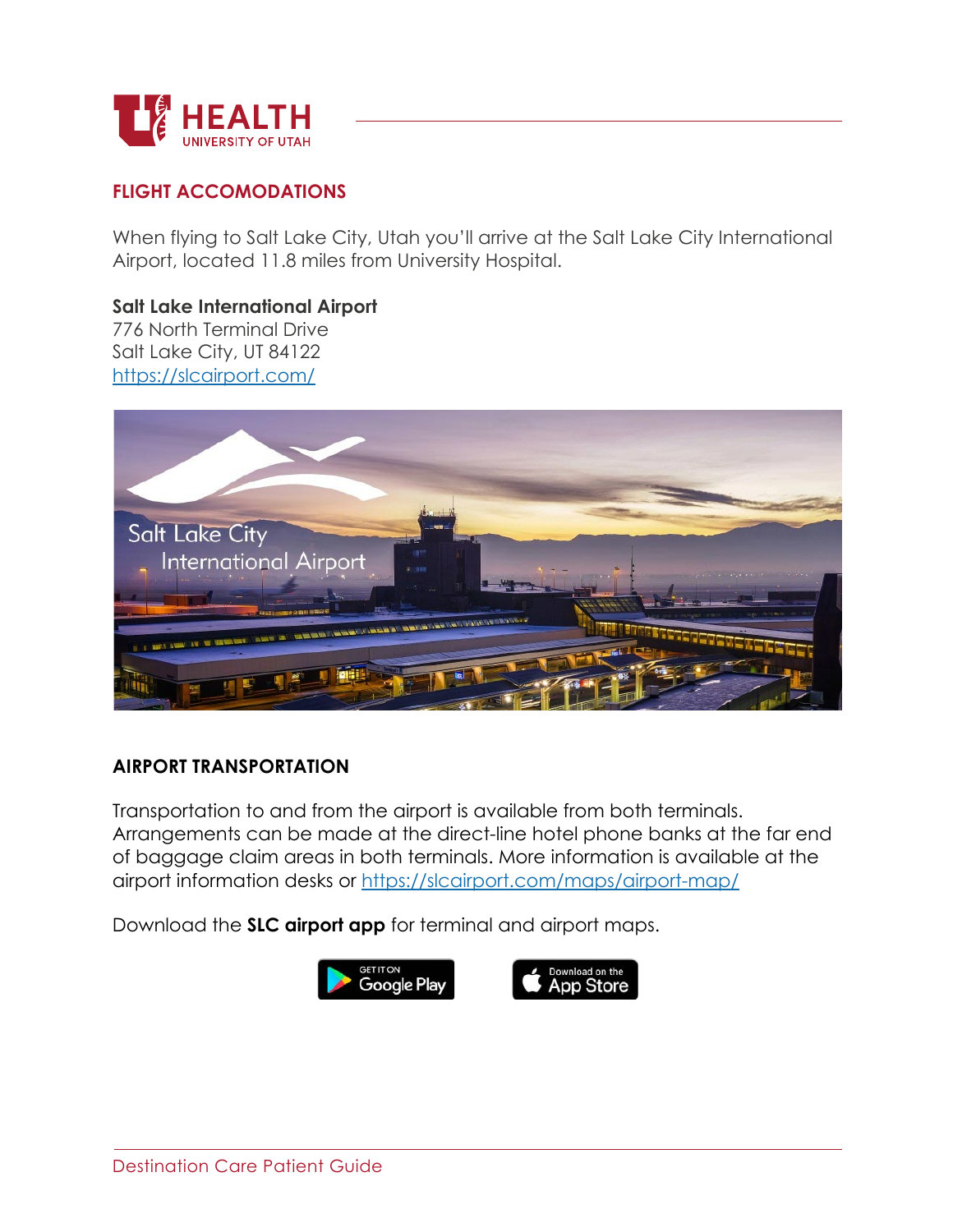

#### **TRANSPORTATION ACCOMODATIONS**

The Salt Lake and Utah Valleys have a wide range of public transportation options for patients and their families both local and those who have traveled here. Here is a list of major transportation services available:

#### **UTAH TRANSIT AUTHORITY (UTA) BUSES AND TRAX (TRAIN)**

UTA schedules, bus routes and maps can be found on UTA's website https://www.rideuta.com/ or over the phone 1-888-RIDE-UTA (1-888-743-3882)

TRAX trains arrive and depart from the University of Utah campus approximately every 15 minutes.



The medical center TRAX stop is located directly across the street from the Moran Eye Center. You may access University Hospital by taking the elevators located outside the Moran Eye Center on the north side of the building to the sky bridge on the fourth floor.

For locations other than U of U Hospital, there is a bus stop across Mario Capecchi Drive from the TRAX station where you can catch a campus shuttle directly to your appointment. The shuttle will also return you to the TRAX station after your appointment.

#### **TAXI CABS/RENTAL CARS**

- **CITY CAB CO.** 801-363-5550
- **UTE CAB & RENT-A-CAR** 801-359-7788
- **YELLOW CAB** 801-521-2100
- **DOLLAR RENT-A-CAR** 801-575-2580
- **NATIONAL CAR RENTAL** 1-800-CAR RENT (1-800-227-7368)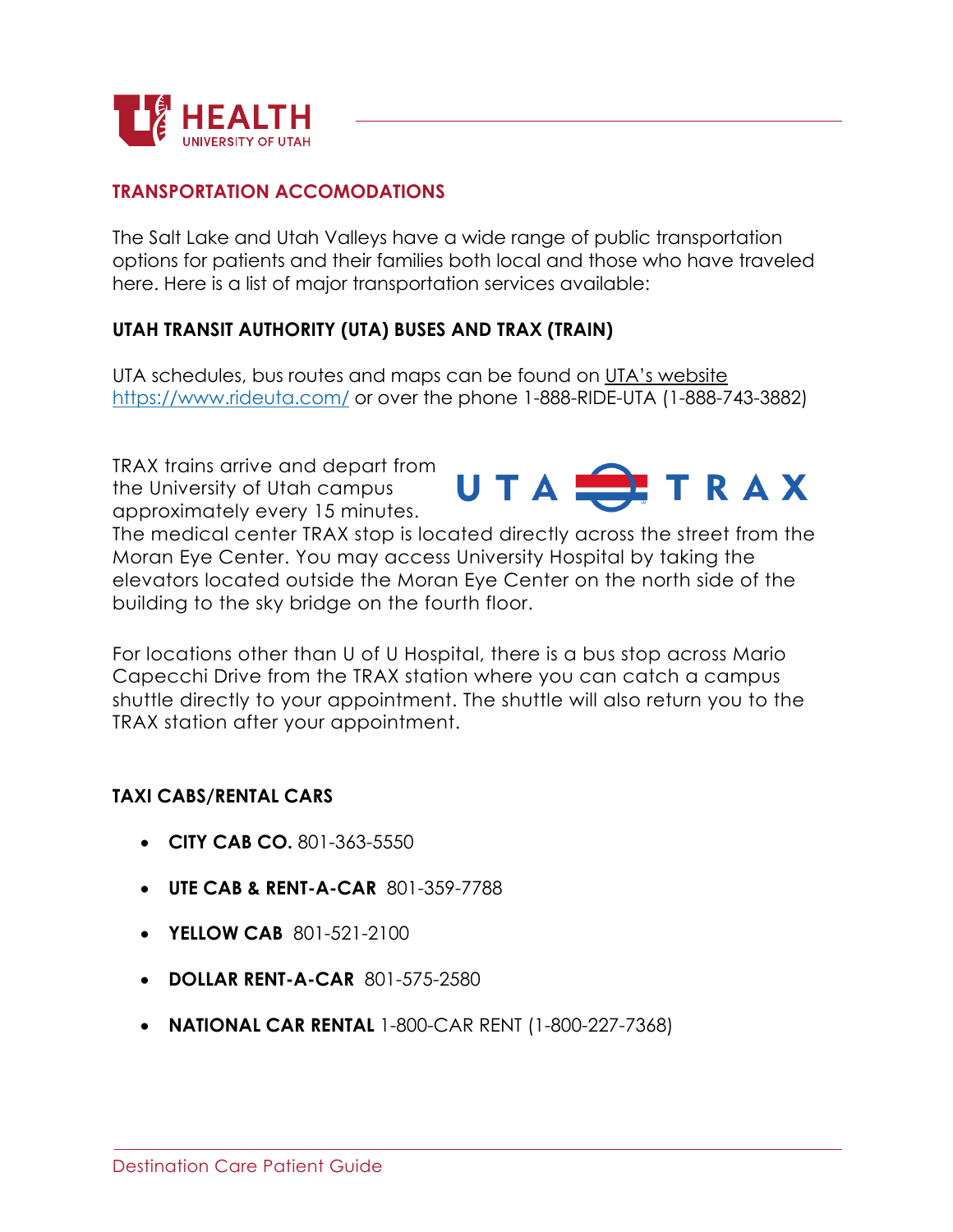



### **UNIVERSITY CAMPUS SHUTTLE**

Campus shuttles are in service from 6am to 6pm. Campus shuttle bus information can be found online or by phone. There is no campus shuttle service on weekends or university holidays.

Track the shuttles and routes in real time at http://www.uofubus.com/

For individual service, contact 801-581-4189. After 6PM, call 801-231-9058

To get to "Ground transportation" from your terminal follow signs to the Baggage claim/ Ground transportation area. Level 1 Hotel shuttles (level 1 A, closest to terminals), Ground transportation (level 1 section B, in the middle), and private vehicle pickup (level 1 section C, closest to parking garage). To get to Rental car options or private vehicle pickup you will need to walk over the passenger bridge towards rental car counters on level 2.



# **LYFT**

Lyft matches drivers with passengers who request rides through their smartphone app, and passengers pay automatically through the app.



### **UBER**

Get a reliable ride in minutes, at any time and on any day of the year. Schedule through their smartphone app and pay automatically through the app.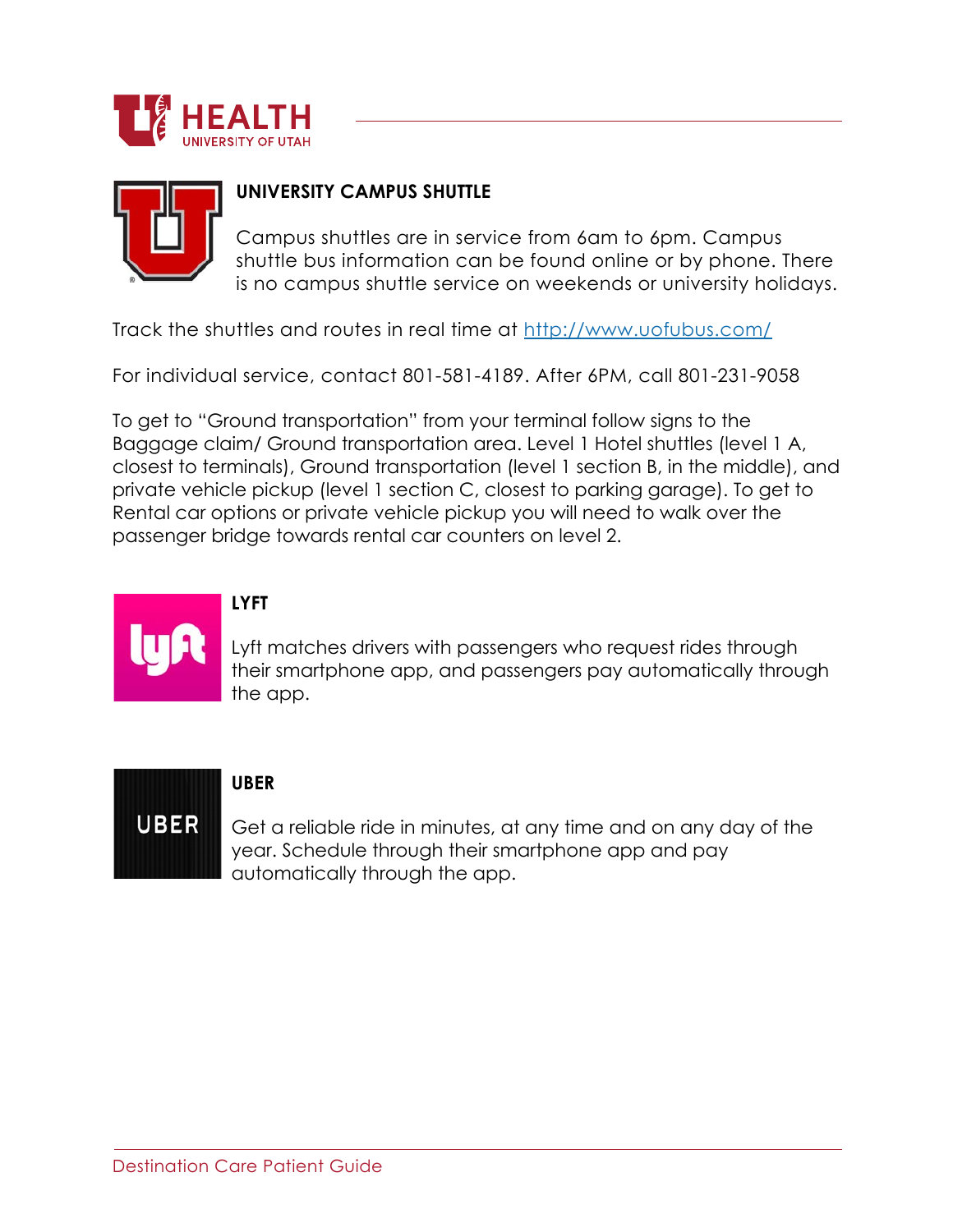

### **HOTEL ACCOMODATIONS**

Please contact the property of your choice to schedule a reservation and be sure to request the medical rate (verification may be required).

# **UNIVERSITY HOSPITAL PATIENT & FAMILY HOUSING**

Patient and Family Housing provides affordable, high-quality lodging for patients and families traveling to the area. Our rooms are located at the Little America Hotel in downtown Salt Lake City. This location offers many services and amenities to help make your time away from home more convenient and comfortable.

Amenities include:

- Free Wireless Internet
- Refrigerator and Microwave
- Coffee Maker
- Daily shuttle service available Monday – Friday
- Close to public transportation system
- Fitness Center
- Onsite restaurants and lounge
- Room Service
- Laundry service
- Indoor/ Outdoor Pools
- Service animals allowed
- Free parking

**Reservations:** 801-521-4763, 801-646-4271 or email: uuhclodging@utah.edu

Rates: Starting at \$50 nightly, \$300 weekly and \$1,075 monthly (added \$5 fee per night, per person over 2 individuals staying 1-3 nights)

**Address:** 500 South Main St, Salt Lake City, UT 84101 (4.2 miles to Hospital)

**COVID Precautions:** This lodging location follows all University Hospital cleaning/ sanitizing protocols. Professionally laundered linens. Actively limiting number of people allowed to stay at one time, to keep patients safe. No children under 18, unless they are the patient, no additional siblings, one patient and one care giver, or two visitors per patient.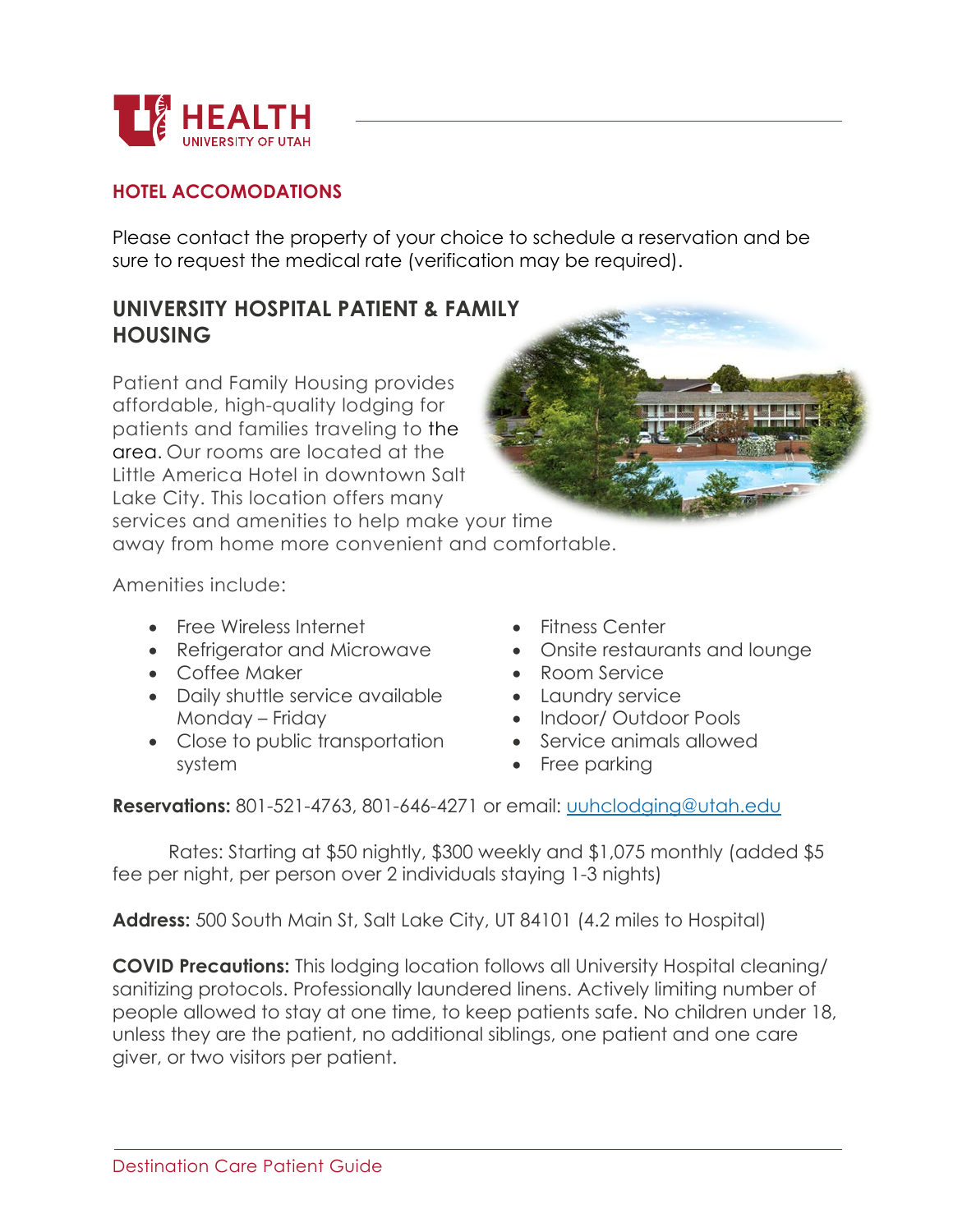

# **UNIVERSITY GUEST HOUSE HOTEL**

University of Utah Health and the University Guest House have teamed up to make it easier for visitors to book a hotel room. Located on campus within walking



distance of the hospital, the Guest House offers:

- Complimentary Hot Breakfast
- Business Center
- Satellite TV
- Refrigerator and Microwave
- Scenic views of Salt Lake City
- Free Wireless Internet
- Free Parking
- Fitness Center
- Coin-Operated Laundry
- Service animals allowed

There is a shuttle service available to take you to and from the hospital and Guest House from 7AM – 11PM, as well as after hours by calling 801-587-8230.

**Reservations:** 801-587-1000 or toll free 888-416-4075 Email for information: info@guesthouse.utah.edu

Medical Rates:

- \$119/night for Standard King
- \$124/night for two Double beds
- \$129/night for two Queen beds
- \$215/night Kitchenette (two Queens or single King)

**Address:** 110 Fort Douglas Blvd. Salt Lake City, UT 84113

**COVID Precautions:** Guests, staff, and visitors are encouraged to wear a mask in public spaces. Hand sanitizer stations are available, public surfaces are regularly cleaned throughout the day, housekeeping service has been modified to provide safest in-room environment for guests, and complimentary breakfast is designed for minimal contact.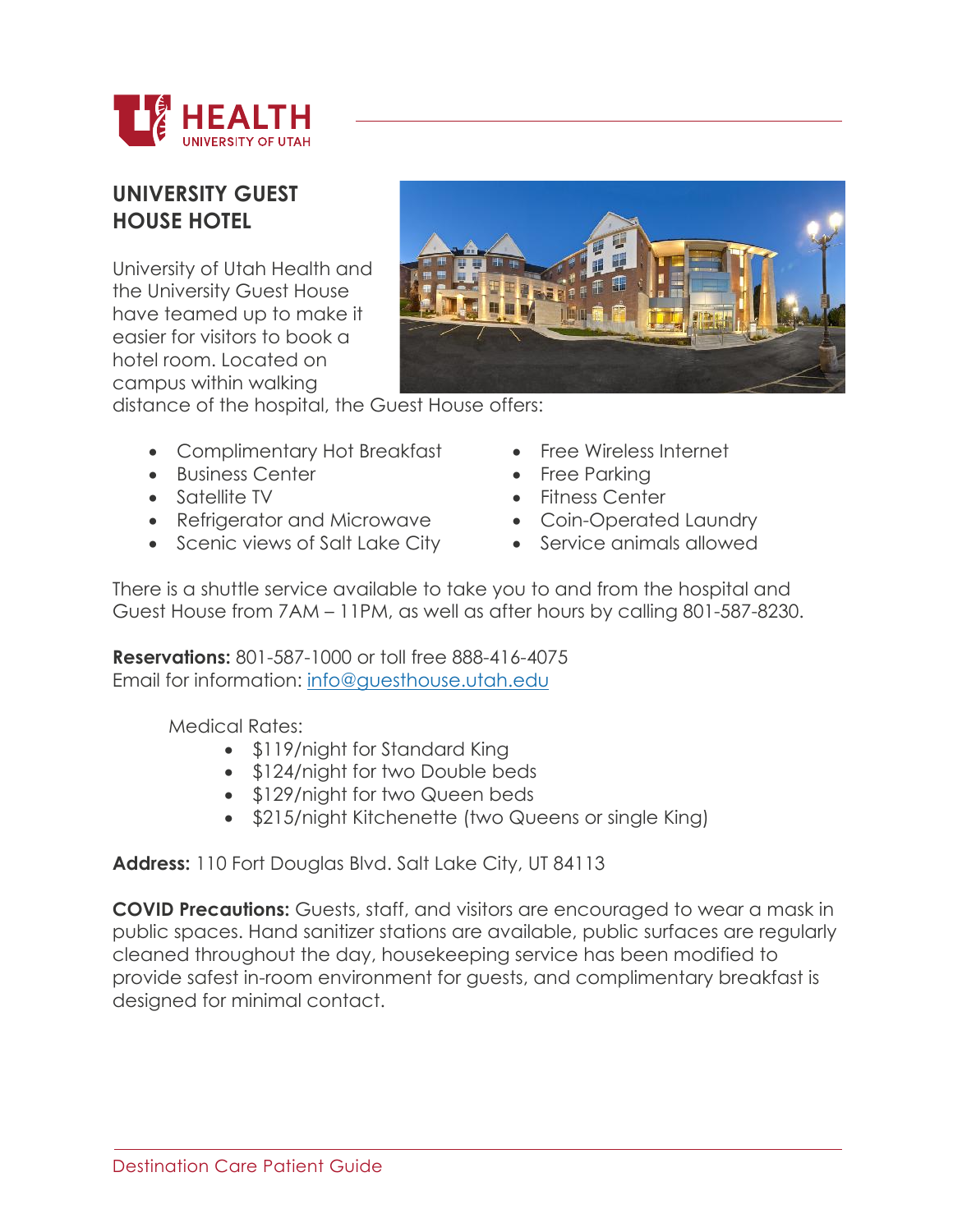

# **MARRIOTT UNIVERSITY PARK HOTEL**

A newly renovated hotel with gorgeous mountain and city views, full modern amenities and an excellent location adjacent to the University of Utah Hospital, our Research Park hotel provides smart, stylish lodging.

Additional amenities include:

- Two on-site restaurants, Thistle & Thyme and Wakara Bar
- Full Service Starbucks
- Choice of 1 queen, 1 king or 2 double beds.



- Free Parking
- Fitness Center
- Business Center
- Pet friendly (per stay fee applies)

Shuttle to hospital and nearby restaurants by request.

**Reservations:** 801-581-1000 or online at www.marriott.com//slcup

Rates: Medical rates are priced 20% below the standard available rates use promotional code: **MPF** when booking.

\*For additional assistance contact Trisha Koukoulias at 801-584-3317 or Trisha.Koukoulias@marriottslc.com

**Address:** 480 Wakara Way, Salt Lake City, UT, 84108 (2.0 miles to Hospital)

**COVID Precautions:** This hotel follows Marriott's corporate COVID measures. To see the full list of measures being taken please visit: Marriott.com/hotels/travel/slcup-salt-lake-city-marriott-university-park/

**Additional hotel options are available, please visit our website to review:**  https://healthcare.utah.edu/patient-family-services/pdfs/hotelaccommodations-6-7-2022.pdf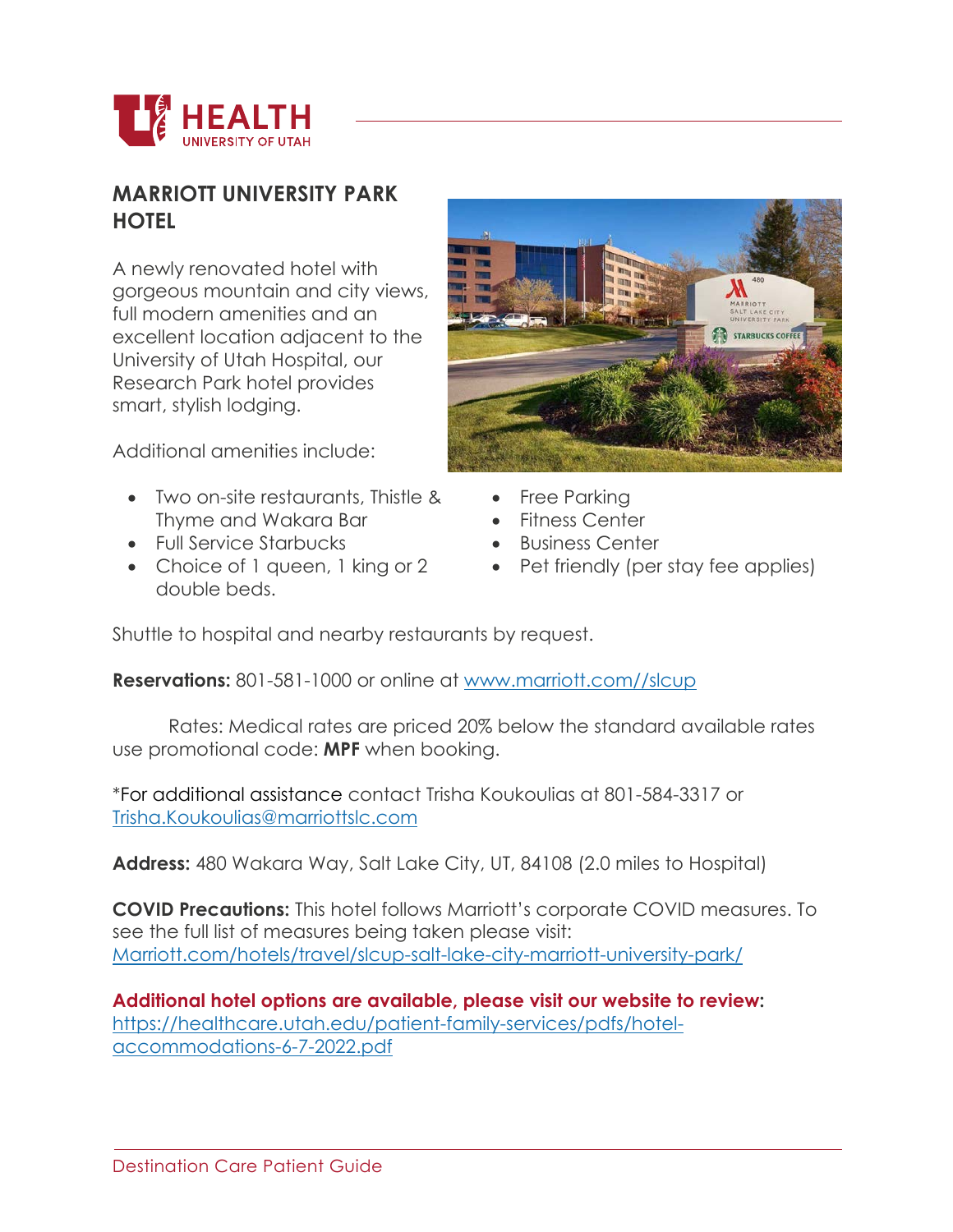

### **Spiritual Care**



Life in the hospital can be hard! We are here to make your stay a little easier and to walk with you as you journey...

Our Spiritual Care team consists of chaplains who are skilled at supporting those of any (or no) religious or spiritual tradition. We do this through deep and nonjudgemental listening and through exploring together the sources of strength, hope, meaning and purpose. Chaplains also provide spiritual counsel and facilitate different ritual practices including prayer or meditation, mindfulness, and the arts to help you connect to the Sacred. We can connect you with faithbased resources and clergy in the community to meet tradition-specific spiritual needs while you are here.

Space for spiritual reflection and practice is available to you in the Infinity Chapel and Reflection Room. These spaces are located on Level A (across from the cafeteria) of the University of Utah Hospital, and are available for quiet, meditation, prayer, and spiritual ritual programs.

We're pretty fun to talk with and can lighten your day, so please call us whenever you or your family want a listening ear!

**Faith Line:** 801-21-FAITH or 801-213-2484 **Email:** spiritualcare@hsc.utah.edu https://healthcare.utah.edu/locations/hospital/services/spiritual/